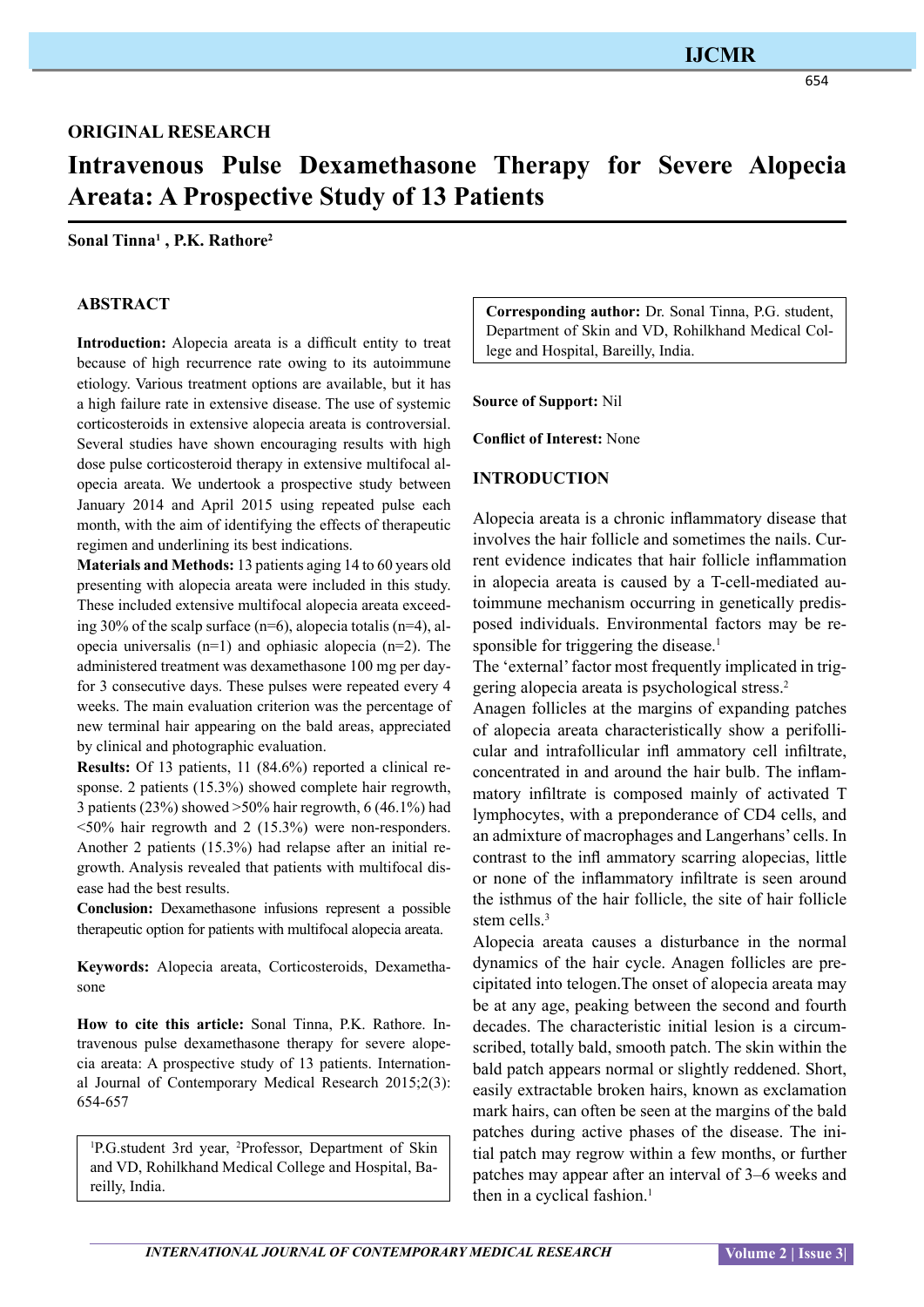Several treatment options are available including potent topical or intralesional corticosteroids, contact immunotherapy, anthralin, minoxidil, psoralen plus UVA (PUVA) phototherapy and dithranol.<sup>1</sup>

However, all treatments have a high failure rate in this group and some patients prefer not to be treated, other than wearing a wig if appropriate. There are several case series reporting a favourable response to high-dose pulsed corticosteroid treatment using different oral and intravenous regimens.4

The aim of this study was to evaluate the effectiveness of Dexamethasone pulse therapy in patients with alopecia areata that is severe and resistant to topical therapies.

## **MATERIAL AND METHOD**

The present study was a prospective, uncontrolled study in which thirteen patients with severe alopecia areata who were admitted between January 2014 to April 2015 to the Department of Dermatology at our institute were included. The study was approved by the Institute's Ethics Committee.

Criteria of inclusion for patients- Patients with Multifocal, active alopecia areata that affected more than 30% of the scalp surface area, Alopecia totalis, Alopecia universalis and Ophiasic alopecia were included. Out of 13, 8 patients were males(61.5%) and 5 were females(38.4%) with mean age of 28 years (Range=14-60 years).



**Figure-1:** Patient distribution

Exclusion Criteria :Patients with poorly controlled hypertension, diabetes mellitus, active infection, peptic ulcer were excluded from study.

All patients were given intravenously 100mg of Dexamethasone per day for 3 consecutive days. This Pulse was repeated every 4 weeks.Patients were monitored

(including regular monitoring of pulse and blood pressure) during each infusion for any side effects of the therapy.

The main evaluation criterion was the percentage of new terminal hair appearing on the bald areas, appreciated by clinical and photographic evaluation at every month for 12 months of follow up.Evaluation was based on observation of the hair regrowth in the bald lesions. Terminal hair growth was recorded as following: 100%, complete regrowth, more than 50% significant regrowth (cosmetically acceptable), and less than 50%, minimal regrowth. Cosmetically acceptable growth was defined as sufficient hair regrowth such that patient didn't felt the need to conceal the hair loss. Relapse was defined as hair loss of at least 25% of the initially regrown hair and was recorded at a 12‑months follow‑up.

# **STATISTICAL ANALYSIS**

SPSS version 21 was used to generate graphs. Descriptive statistics was used to get results.

# **RESULTS**

In 11 out of 13 patients (84.6%), a favorable clinical response was observed. 2 out of 13 patients (15.3%) showed complete regrowth of scalp hair, 3 patients (23%) had more than 50% regrowth, 6 patients (46.1%) had a regrowth less than 50%, and 2 patients (15.3%) had no response. Of the 11 responders, 2 patients (15.3%) showed a relapse at the 12 months of evaluation. The response to treatment regimen was significantly better in patients who presented with the first episode compared to those who had previously experienced hair loss.

The treatment response was also influenced by the type of alopecia with patients with multifocal alopecia areata showing a better response than patients with alopecia totalis and alopecia universalis. Of 6 patients with multifocal alopecia areata, 1 patient had complete regrowth, 2 patients had significant regrowth and 3 patients had minimal regrowth. Treatment response was much lower for patients with alopecia universalis, alopecia totalis and ophiasic alopecia. 2 out of 4 patients(50%) with alopecia totalis showed unsatisfactory regrowth (minimal response or relapse) whereas only 1 (7%) patient with alopecia totalis was included in the study showing no response. Out of 2 patients with Ophiasic alopecia, 1 showed minimal response and other showed no response. ( Figure-2)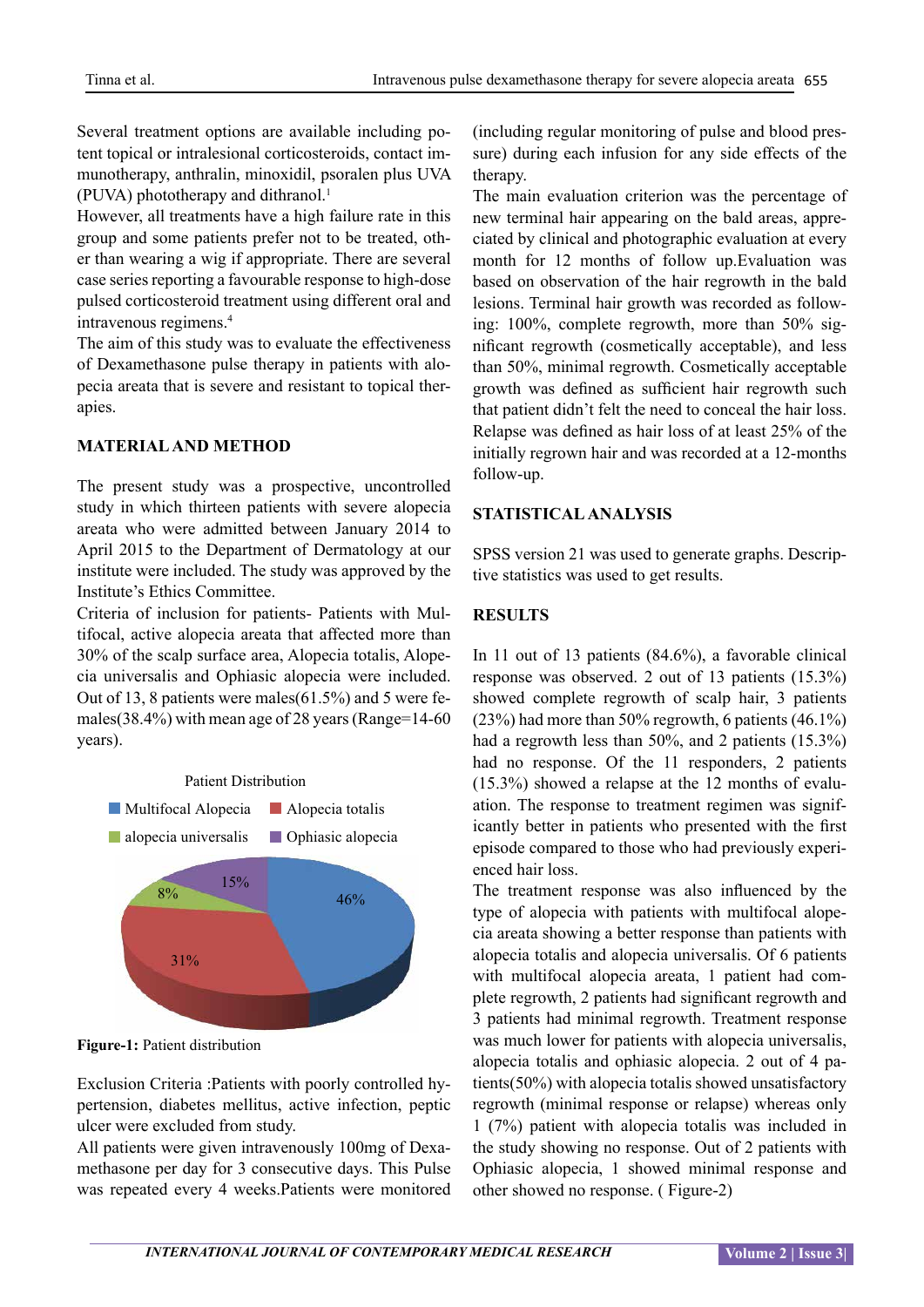

**Figure-2** : Results of treatment

None of the patients developed any adverse effects of corticosteroid therapy. Hypertension, weight gain, gastritis, peptic ulceration and elevated blood sugar were not noted in any of the patients.

## **DISCUSSION**

Alopecia areata is difficult to treat and few treatments have been tested in randomized, controlled trials. The tendency to spontaneous remission and the lack of adverse effects on general health are important considerations in management, and counselling, with no treatment, is the best option in many cases. Multifocal, progressive, therapy-resistant alopecia areata represents a challenge for the treatment.<sup>5</sup>

High-dose corticosteroid pulse therapy represents a treatment option for severe alopecia areata, even though the data supporting its effectiveness is limited and further evidence is needed to assess the benefit/risk ratio of this therapy. Systemic corticosteroids have been proven to induce hair regrowth, however, treatment relapse and therapy side effects limit this approach. Olsen et al., obtained more than 25% hair regrowth after a 6‑weeks oral prednisone regimen which was maintained with topical application of 2% minoxidil at the 20‑weeks assessment. Side effects were considered to be acceptable.<sup>6</sup>

Although Kar et al. noted considerable hair regrowth in patients treated with 200 mg oral prednisolone compared to placebo control at 6 months.<sup>7</sup>

Intravenous corticosteroid pulse therapy represents a viable alternative to oral administration due to fewer side effects and relative ease of administration.<sup>8,9</sup>

Our results are consistent with the previously published data as multifocal alopecia areata responded better to systemic steroids than alopecia totalis and alopecia universalis. We used a regimen of 100mg Intravenous

Dexamethasone for 3 consecutive days every 4 weeks. The unpredictable course of Alopecia areata and the variable prognostic factors have led to a multiplicity of treatment options.10 Pulses of methyl-prednisolone have been shown to stop the course of disease in active state, but do not permit a stable control with course more than 1 year.<sup>11</sup> Our protocol of monthly pulses of alopecia areata has shown favourable results in majority cases and has enabled cosmetically acceptable hair growth in majority of patients. But as Alopecia areata is a chronic disease with frequent relapses, the results of this therapy needs further follow up. Moreover side effects of monthly pulse corticosteroid therapy are considerably low and hence indicated for extensive alopecia areata as a therapeutic modality.

# **CONCLUSION**

In conclusion, our results suggest that Pulsed infusions with Dexamethasone may represent an option for patients with multifocal alopecia areata who are resistant to topical therapies and who need professional treatment at the first episode of hair loss. Also it shows promising results for Alopecia totalis and ophiasic alopecia.

## **REFERENCES**

- 1. Messenger A.G.; Alopecia Areata: Burns T., Breathnach S., Cox N., Griffiths C. ; Rook's Textbook of Dermatology: Eighth Edition : 2010 Blackwell Publishing limited : pp. 66.31–66.38
- 2. Greenberg SI. Alopecia areata: a psychiatric survey. Arch Dermatol 1955; 72: 454–7.
- 3. Cotsarelis G, Sun TT, Lavker RM. Label-retaining cells reside in the bulge area of pilosebaceous unit: implications for follicular stem cells, hair cycle, and skin carcinogenesis. Cell 1990; 61: 1329–37.
- 4. Friedli A, Labarthe MP, Engelhardt E et al. Pulse methylprednisolone therapy for severe alopecia areata: an open prospective study of 45 patients. J Am Acad Dermatol 1998; 39: 597–602.
- 5. Olsen EA, Carson SC, Turney EA. Systemic steroids with or without 2% topical minoxidil in the treatment of alopecia areata. Arch Dermatol 1992;128:1467‑73
- 6. Kar BR, Handa S, Dogra S, Kumar B. Placebo‑controlled oral pulse prednisolone therapy in alopecia areata. J Am Acad Dermatol 2005;52:287‑90.
- 7. Sladden MJ, Hutchinson PE. Is oral pulsed prednisolone useful in alopecia areata? Critical appraisal of a randomized trial. J Am Acad Dermatol 2005;53:1100‑1.